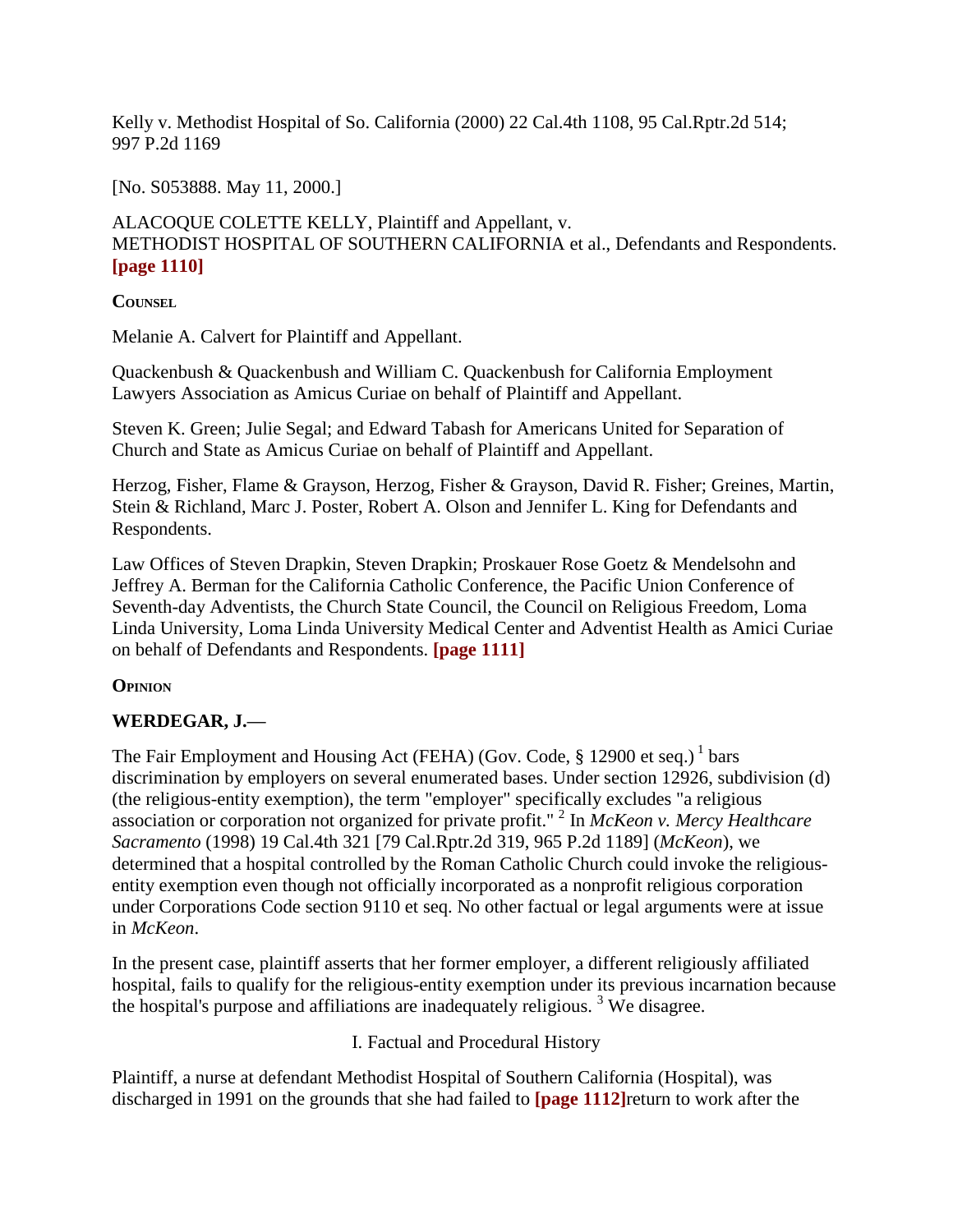expiration of her medical leave, despite having received five extensions of time to do so. Plaintiff was 50 years old at the time of her discharge. She filed a lawsuit against Hospital and her immediate superior, alleging, among other things, that her termination was based on her age. While she did not seek direct relief under FEHA, she did allege that her termination violated California's fundamental public policy against age discrimination as expressed in FEHA. (See *Tameny v. Atlantic Richfield Co*. (1980) 27 Cal.3d 167 [164 Cal.Rptr. 839, 610 P.2d 1330, 9 A.L.R.4th 314] (*Tameny*).) *Tameny* claims permit wrongful termination damages when a termination is undertaken in violation of a fundamental, substantial and well-established public policy of state law grounded in a statute or constitutional provision. (See *Gantt v. Sentry Insurance* (1992) 1 Cal.4th 1083, 1094-1095 [4 Cal.Rptr.2d 874, 824 P.2d 680].)

Hospital moved for summary judgment, arguing it is a religious corporation not organized for private profit and is thus expressly excluded from FEHA under the religious-entity exemption. Relying on our decision in *Jennings v. Marralle* (1994) 8 Cal.4th 121, 135-136 [32 Cal.Rptr.2d 275, 876 P.2d 1074], in which we held that a FEHA-based *Tameny* claim would not lie against an employer who is specifically exempt from the scope of FEHA, Hospital argued that, because no state law other than FEHA proscribes age discrimination and Hospital is not subject to FEHA restrictions, no public policy basis exists for a *Tameny* claim against Hospital.

In support of the motion for summary judgment, Hospital presented evidence of its creation by and affiliation with the United Methodist Church. Under Hospital's articles of incorporation, all of its assets are irrevocably dedicated to charitable and religious purposes, and upon its dissolution those assets revert to the United Methodist Women. Hospital's directors are elected annually at a meeting of the Woman's Society of Christian Service of the Southern California-Arizona Conference of the Methodist Church. Under Hospital's bylaws, a majority of its board members must be members of the United Methodist Church and one member of the board must be a Methodist minister. The president of the United Methodist Women is also a board member by virtue of her office. In lieu of shareholders, Hospital has "members" who vote on significant issues affecting Hospital. The only persons eligible to be members are those individuals currently serving on the board of directors and those individuals currently serving on the Executive Committee of United Methodist Women.

A Methodist chaplain ministers to the religious needs of patients in the Hospital, and Hospital broadcasts a daily in-house sermon for the benefit of **[page 1113]**patients, staff and visitors. Hospital abides by the requirements of the Health and Welfare Ministry of the United Methodist Church and is accredited by the Certification Council of the United Methodist Church.

In addition, Hospital demonstrated it is exempt from federal taxation as a corporation "organized and operated exclusively for religious, charitable ... or educational purposes" as set forth in 26 United States Code section  $501(c)(3)$  under an Internal Revenue Service ruling in effect since 1937. Hospital also noted that several years earlier the Fair Employment Practice Commission (the predecessor to the Fair Employment and Housing Commission (FEHC)) had dismissed a discrimination complaint against Hospital after determining that it lacked jurisdiction over the complaint.

Plaintiff opposed the summary judgment motion, arguing triable issues of fact remain as to whether Hospital is actually a "religious association or corporation not organized for private profit" within the meaning of section 12926. She asserted that Hospital is ineligible for the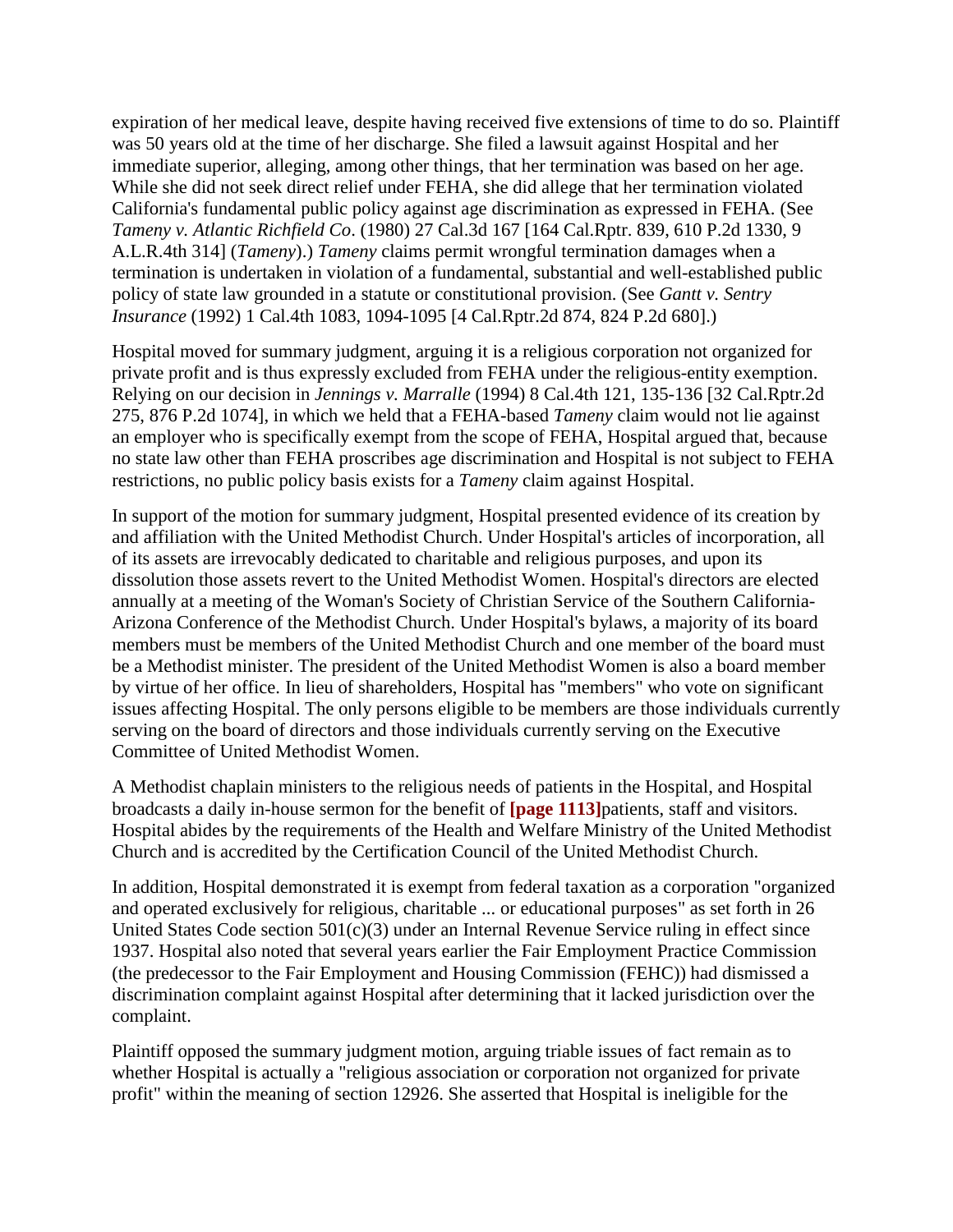religious-entity exemption because it is a secular business involved in health care, not an organization dedicated to religious indoctrination or propagation of the Methodist faith. In factual support, she cited the testimony of Hospital's administrative director of human resources, who admitted that Hospital's "business" is "[c]aring for the health care needs of the community" and is not specifically related to religion. Plaintiff further relied on Hospital's articles of incorporation, which provide that the purposes of the corporation are to "establish, erect and maintain a hospital; to buy, own, hold and sell real estate; to receive, by donation or otherwise any real or personal property that may be deemed advantageous, desirable or necessary; to lease, mortgage, sell, or otherwise dispose of property; to establish and maintain a training school for nurses; to receive endowments and to invest the same; to establish and maintain free beds for those unable to pay hospital charges; to maintain a dispensary; to establish and maintain branch hospitals and sanitariums; and to receive property and to pay annuities." In plaintiff's view, these are not religious purposes. Plaintiff also noted that Hospital does not require its patients or employees to profess the Methodist faith, nearly half the members of the board may be non-Methodist, and only one member of the board need be a Methodist minister. Plaintiff opined that this evidence created a triable issue of fact as to whether Hospital is truly a "religious association or corporation not organized for private profit" as that term was intended by the Legislature in enacting section 12926.

The trial court concluded the evidence did not create a triable issue of fact as to whether Hospital is a "religious association or corporation not organized for private profit" within the meaning of section 12926. The court **[page 1114]**therefore granted the motion for summary judgment and entered judgment for Hospital. The Court of Appeal affirmed the judgment. We granted review.

## II. Discussion

Section 12940, subdivision (a) prohibits employers from discriminating against certain protected classes in compensation, terms, conditions or privileges of employment. Section 12926, subdivision (d) provides: " 'Employer' includes any person regularly employing five or more persons, or any person acting as an agent of an employer, directly or indirectly, ... except as follows: [¶] 'Employer' does not include a religious association or corporation not organized for private profit." At the time applicable to this action, the statute contained no other relevant definitions. (Stats. 1990, ch. 15, § 1, p. 87.)

We have previously stated general principles for interpreting the provisions of FEHA. "Because the FEHA is remedial legislation, which declares '[t]he opportunity to seek, obtain and hold employment without discrimination' to be a civil right (§ 12921), and expresses a legislative policy that it is necessary to protect and safeguard that right (§ 12920), the court must construe the FEHA broadly, not ... restrictively. Section 12993, subdivision (a) directs: 'The provisions of this part shall be construed liberally for the accomplishment of the purposes thereof.' If there is ambiguity that is not resolved by the legislative history of the FEHA or other extrinsic sources, we are required to construe the FEHA so as to facilitate the exercise of jurisdiction by the FEHC. [Citation.]" (*Robinson v. Fair Employment & Housing Com.* (1992) 2 Cal.4th 226, 243 [5 Cal.Rptr.2d 782, 825 P.2d 767] (*Robinson*).) Not all statutory interpretations, of course, are equally reasonable: the mere fact that one may make a theoretical and unsupported argument to broaden the scope of the statute or to narrow its exceptions does not necessarily mean the language at issue is legitimately susceptible of that interpretation. Our goal is to discern the apparent legislative intent in enacting the relevant version of the religious-entity exemption, not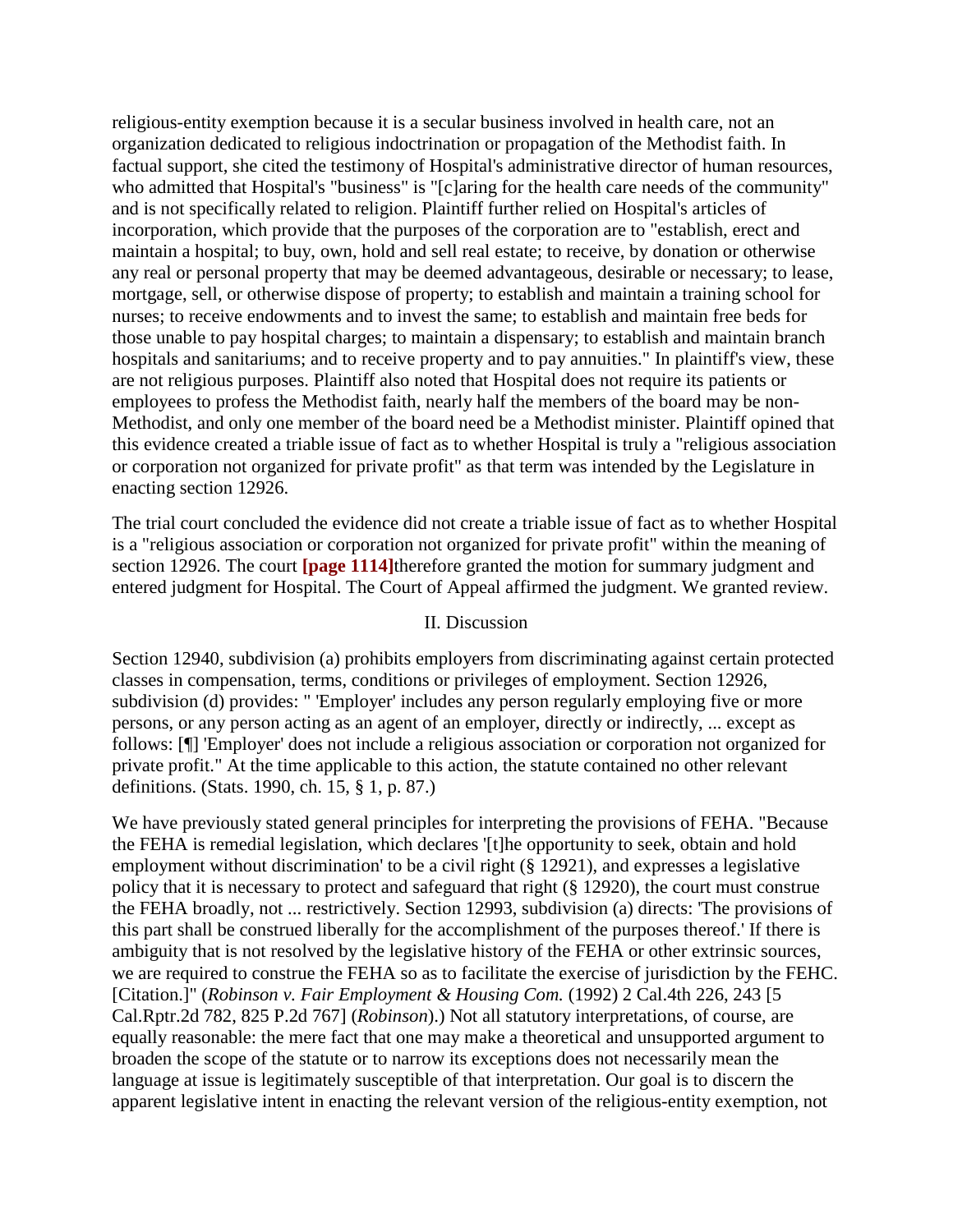to adopt a judicial construction to give that exemption the meaning we might believe most salutary.

As we previously noted, "[t]o take advantage of the exemption, an entity apparently need only be 'religious' and 'not organized for private profit.' " (*McKeon*, *supra*, 19 Cal.4th at p. 326.) That Hospital is a corporation not organized for private profit is undisputed. Also certain from the showing made by Hospital in support of its motion for summary judgment is **[page 1115]**that, at a minimum, Hospital was founded by a religious group, is affiliated with and to some extent controlled by that religious group and, if it is ever dissolved, its assets will revert to that religious group.

The legislative history of section 12926 provides little guidance in interpreting its meaning. Plaintiff suggests that in initially drafting the Fair Employment Practices Act, the predecessor to FEHA, and its exceptions, the Legislature had the power to enact language that would have expressly excluded religiously affiliated hospitals, but did not do so. She also notes that the Legislature in 1977 amended the act's exemptions, but did not take that opportunity to add clarifying language specifically providing that the religious-entity exemption applies to religiously affiliated hospitals. That the Legislature did neither of these things does not, however, create a legitimate inference that it did not intend to include religiously affiliated hospitals in the facially broad language of the religious-entity exemption along with other religiously affiliated entities. Standing alone, the failure to add additional language under these circumstances creates no inferences at all.

We previously explored the legislative history of FEHA in *Robinson*, *supra*, 2 Cal.4th at pages 236-243. When it was enacted in 1959, Labor Code former section 1413, subdivision (d), the predecessor statute to Government Code section 12926, provided: " 'Employer' does not include a social club, fraternal, charitable, educational or religious association or corporation not organized for private profit." (Stats. 1959, ch. 121, § 1, p. 2000.) As will be discussed below, the first four of these categories of exempted employers were excised from the statute in a 1977 amendment, an amendment that left the language of the religious-entity exemption intact.

At different points in their briefing, plaintiff and supporting amicus curiae California Employment Lawyers Association (hereafter amicus curiae) advance three different ways in which the language of the exemption might be interpreted so as to permit plaintiff's claim against Hospital to go forward. First, the exemption might be interpreted to permit discrimination by religious entities only in situations where the religious faith of the employee is a legitimate requirement of the job in which the employee is engaged. As religious faith is not one of the qualifications legitimately required of a nurse, the exemption as thus interpreted arguably would be inapplicable to a claim by a nurse. Second, the exemption might be interpreted to permit religious entities to discriminate against all employees, whatever their position, provided the entity does so solely on the basis of religion. As plaintiff, however, claims age rather than religious discrimination, this postulated exemption arguably would be inapplicable to her claim. Finally, the exemption might be interpreted as applying only to churches and other proselytizing organizations that have a religious rather than secular purpose. Under **[page 1116]**this theory, if health care is viewed as a secular function, Hospital would be ineligible for the exemption despite its religious affiliations.

We have examined the statute, its legislative history and analogous authority to determine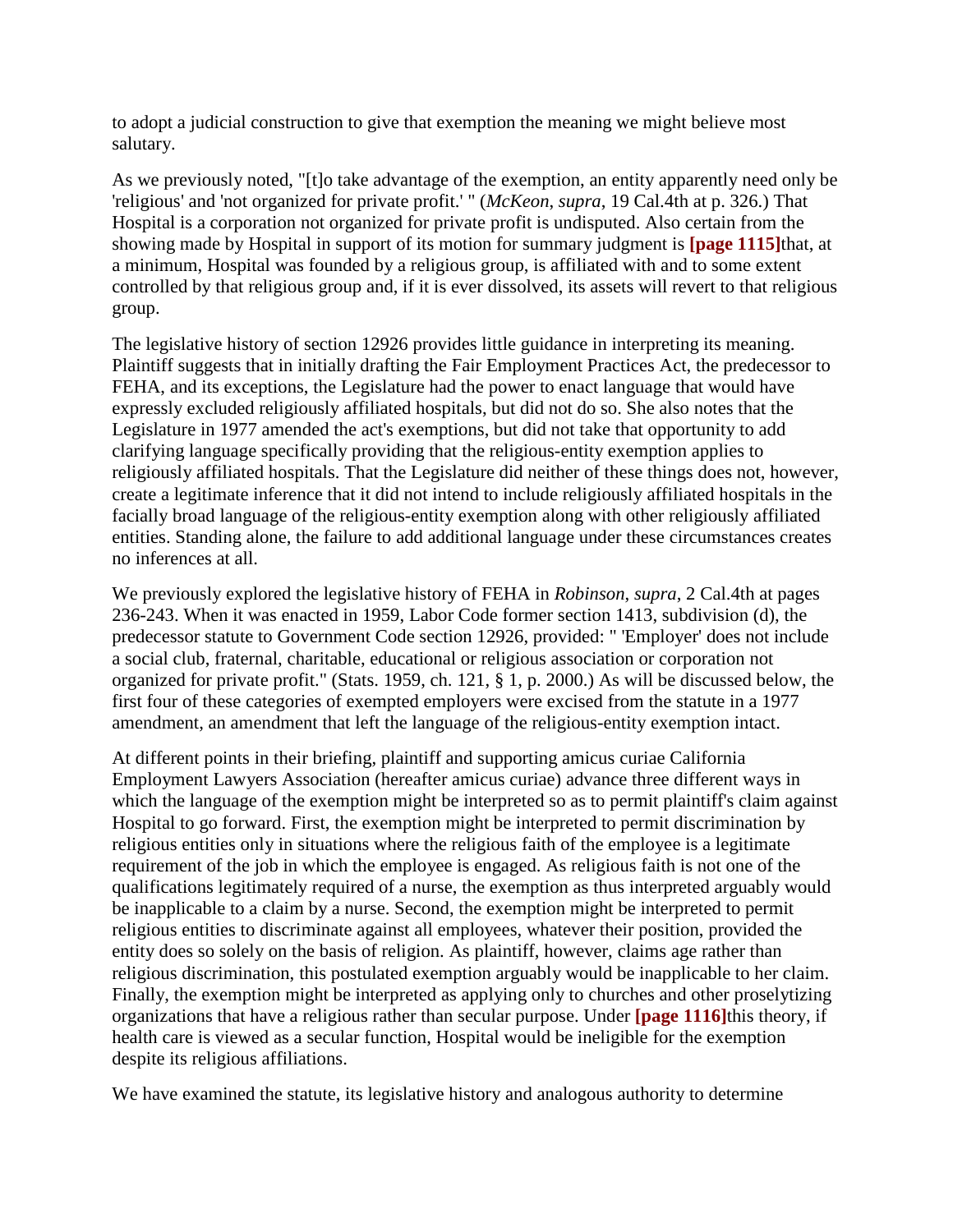whether any support can be found for any of these readings in light of the facially broad language of the prior version of the exemption which continues to be applicable to plaintiff's claim. We conclude no legitimate basis appears to exclude Hospital from the scope of the relevant version of the religious-entity exemption in any of these manners.

The first suggested interpretation, that the exemption is conditioned upon the nature of the employee's job position, is easily refuted. That interpretation clearly ignores the structure of the statute itself, which predicates potential FEHA liability on the status of the defendant as an "employer." (§ 12926.) The exemption renders qualified religious entities exempt from FEHA in its entirety. The nature of the employee's work is not relevant; the nature of the entity that employs him or her is determinative. Indeed, the Legislature specifically rejected an opportunity to narrow the scope of the exemption in precisely this manner when, in 1977, it amended Labor Code former section 1413, subdivision (d) to remove the statutory exemption for social, fraternal, charitable and educational associations. (Stats. 1977, ch. 1019, § 1, p. 3055.) The original version of the proposed amendment would have defined the term "employer" as "not includ[ing] a religious association or corporation when employing persons directly involved in carrying out the religious purposes of the religious association or corporation." (Assem. Bill No. 1047 (1977-1978 Reg. Sess.) § 1, as introduced Mar. 22, 1977.) Subsequent versions of the bill, however, abandoned this reformulation, and the Legislature ultimately retained the religiousentity exemption in precisely the same language as before: "religious association or corporation not organized for private profit." (Stats. 1977, ch. 1019, § 1, p. 3055.)

The second proposed interpretation, that the religious-entity exemption permits such entities to discriminate only on the basis of religion, is equally unsupported by the terms of the statute. Only employers are subject to FEHA. Whether a religious entity, whatever that phrase may mean, is an employer is not dependent on the nature of the discrimination claim made against the entity. Amicus curiae nevertheless suggests that we follow a 1985 decision of the FEHC that concluded the religious-entity exemption applies only to allegations of religious discrimination, and only in situations where the religious faith of the employee is a legitimate job requirement. (*Department of Fair Employment and Housing v. Hoag Memorial Hospital Presbyterian* (1985) No. 85-10, FEHC Precedential Decs. 1984-1985, CEB **[page 1117]**14 (*Hoag*).) The *Hoag* decision, however, is not a persuasive interpretation of the exemption, as it ignores the plain language of the statute.

Prior to the *Hoag* decision, the FEHC had interpreted the religious-entity exemption "to mean that a nonprofit organization is entirely exempt from [FEHA] if it can demonstrate that it is in fact religious in nature." (*Hoag*, *supra*, No. 85-10, FEHC Precedential Decs. 1984-1985, CEB 14, p. 7.) This understanding is reflected in a regulation promulgated by the FEHC in 1980, which provided that "any non-profit religious organization exempt from federal and state income tax as a non-profit religious organization is presumed not to be an employer under [FEHA]." (Cal. Code Regs., tit. 2, § 7286.5, subd. (a)(5).)

In *Hoag*, the FEHC considered a sex discrimination complaint that arose from a religiously affiliated hospital's refusal to allow a male nurse to work in the postpartum unit. The FEHC reversed course from its prior understanding of the exemption, stating it had "become convinced ... that this interpretation of the religious exemption is far too broad, and runs contrary both to our obligation to interpret [FEHA] liberally to prevent and eliminate discrimination ... and to the Constitutional injunctions against establishment of religion. We have determined, therefore, that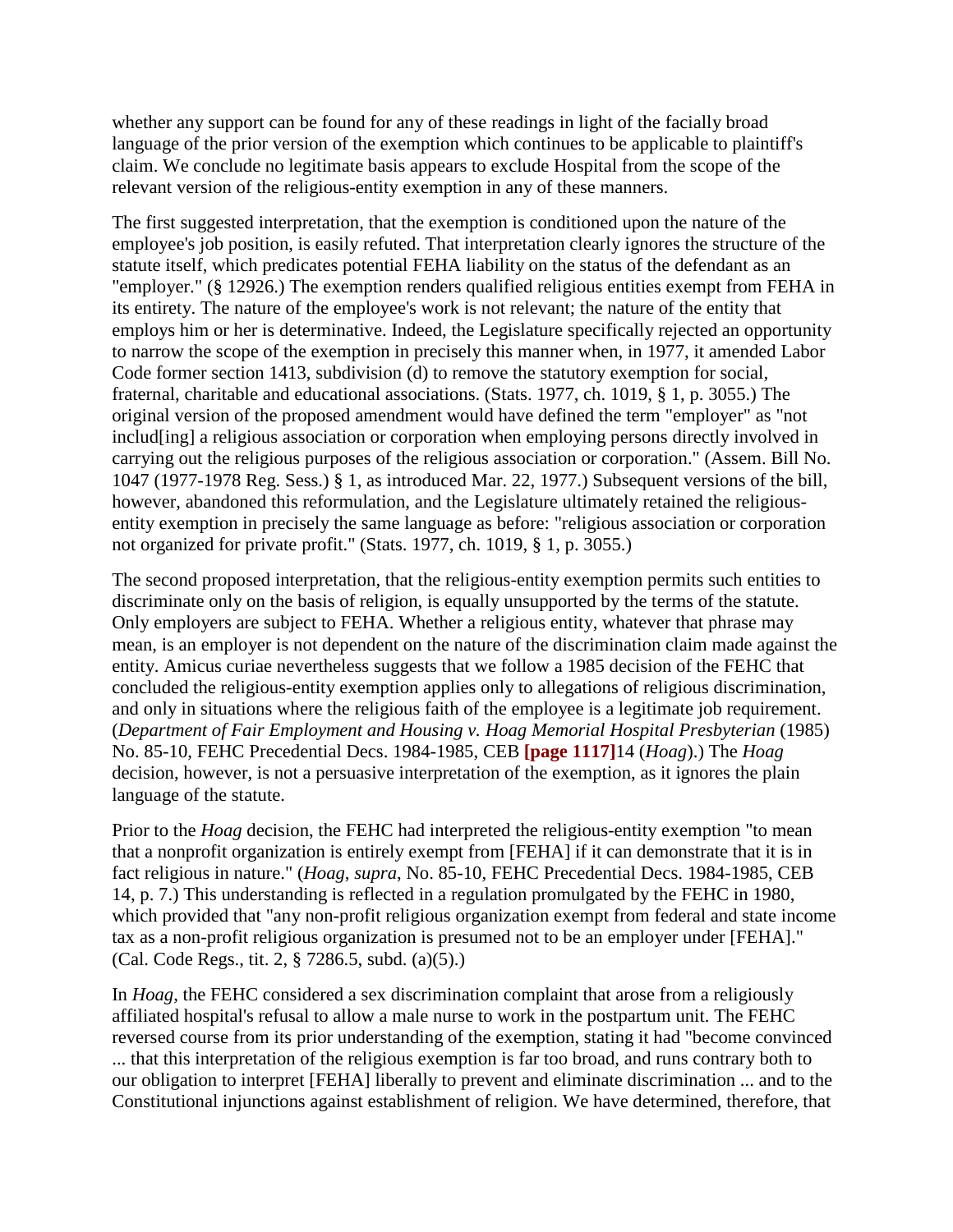the soundest rule is that a nonprofit organization should be exempt from [FEHA] if it can demonstrate not just that it is a religious organization, but also that the case in which it claims exemption involves the denial of a job for which practice of and belief in the religion of the organization is a legitimate, job-related requirement, on the ground that the person rejected does not adhere to that religion. Where this test is met, we see good cause to exempt the employer, as to that job. We can no longer see any justification for excusing employers which may be essentially religious in nature when they discriminate on religious grounds in jobs that do not require their religion, or when they discriminate in any job on the basis of race, sex, or other bases protected under [FEHA]." (*Hoag*, *supra*, No. 85-10, FEHC Precedential Decs. 1984-1985, CEB 14, p. 7.)

With reference to its own regulation providing that any organization holding tax-exempt status as a nonprofit religious organization is presumed not to be an employer under FEHA, the FEHC stated that this "presumption is part of a regulation which we now believe does not state the proper standard for [FEHA's] religious exemption" and "is in the process of being repealed." (*Hoag*, *supra*, No. 85-10, FEHC Precedential Decs. 1984-1985, CEB 14, p. 8.)

The *Hoag* decision was incorrect on several counts. Despite the prediction that the regulatory presumption was in the process of being repealed, that **[page 1118]**regulation in fact remains effective to this date. (Cal. Code Regs., tit. 2, § 7286.5, subd. (a)(5).) More importantly, the decision appears to reflect not what the Legislature *actually* set forth in the statutory language, but, rather, the FEHC's opinion of what, in an ideal statute, a religious-entity exemption *should* provide. First, the *Hoag* decision concludes that a religious entity may discriminate only where religion is a legitimate job-related requirement for the particular employee. In doing so, it does not even attempt to explain how this interpretation may be reconciled with the actual language of the statute, which conditions the exemption on the status of the employer rather than on the job held by the particular employee. The *Hoag* decision concludes, moreover, that even if a religious entity qualifies for the exemption, the exemption shields the entity only from claims of religious discrimination. This limitation flies in the face of the express terms of section 12926, subdivision (d), which provides that all qualifying religious entities are excluded from the definition of "employer" under FEHA, with no reference to the nature of the violations alleged against them.

Although courts ordinarily give substantial weight to the FEHC's construction of the statutes under which it operates (*Robinson*, *supra*, 2 Cal.4th at pp. 234-235 & fn. 6), we will not do so where the agency's interpretation is "clearly erroneous or unauthorized" (*Cuadra v. Millan* (1998) 17 Cal.4th 855, 870 [72 Cal.Rptr.2d 687, 952 P.2d 704]; *People ex rel. Lungren v. Superior Court* (1996) 14 Cal.4th 294, 309 [58 Cal.Rptr.2d 855, 926 P.2d 1042]). Because the *Hoag* decision cannot be reconciled with section 12926, it is not useful authority.<sup>4</sup>

Amicus curiae also suggests that we interpret the religious-entity exemption by reference to the religious-entity exemption contained in title VII, the federal employment discrimination law originally enacted in 1964 (42 U.S.C. § 2000e et seq.). Although California courts have frequently looked to title VII jurisprudence to interpret analogous principles of California law, to do so here is inappropriate for several reasons, the most significant being that the language of the federal exemption is significantly different than the language of section 12926. Title VII exempts from its scope "a religious corporation, association, educational institution, or society with respect to **[page 1119]**the employment of individuals of a particular religion to perform work connected with the carrying on by such corporation, association, educational institution, or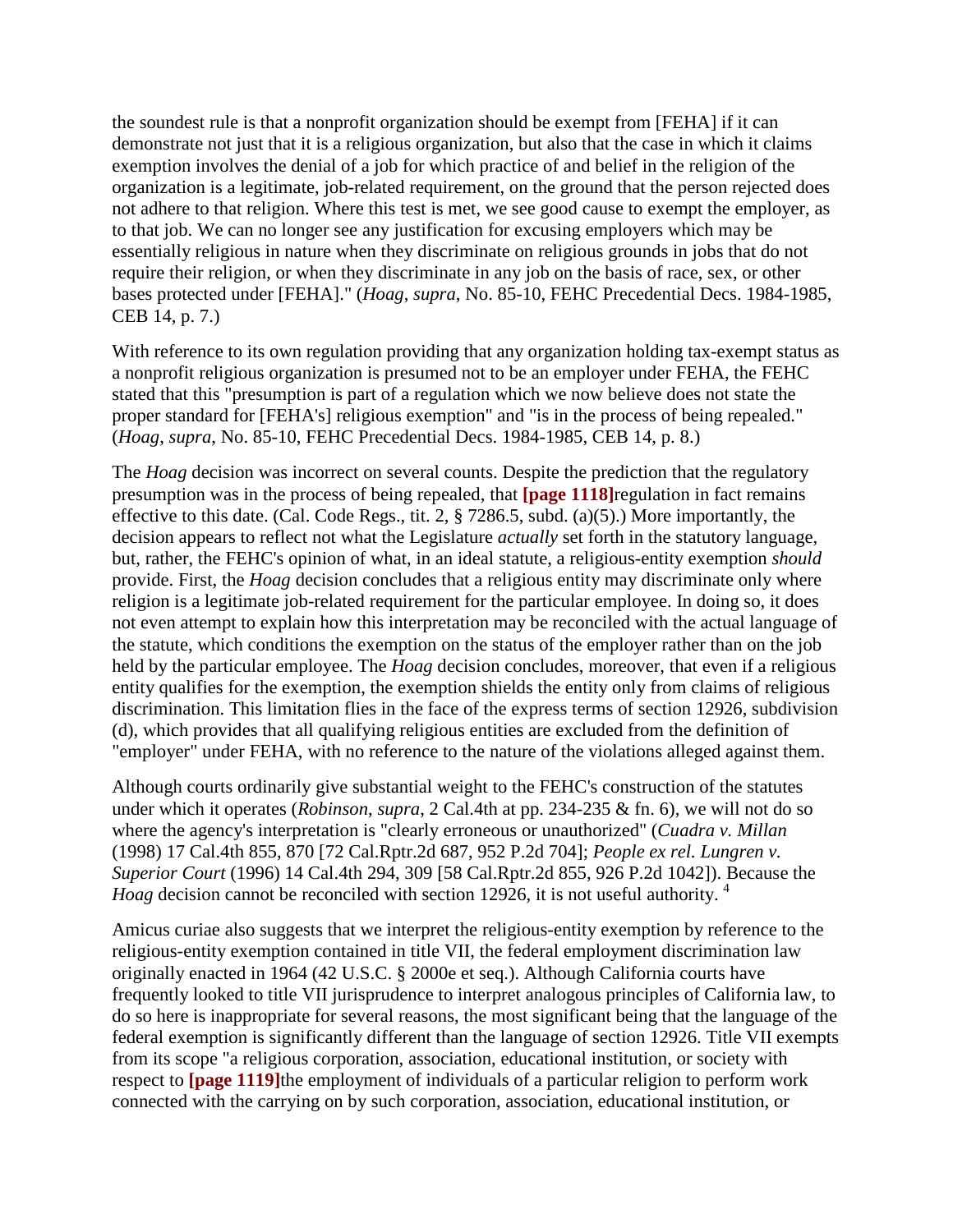society of its activities." (42 U.S.C. § 2000e-1(a).) Under title VII, a religious organization may discriminate against any employee on religious grounds (*Corporation of Presiding Bishop v. Amos* (1987) 483 U.S. 327, 335-336 [107 S.Ct. 2862, 2868-2869, 97 L.Ed.2d 273]), but may not discriminate on any other prohibited basis, such as sex or race (*Boyd v. Harding Academy of Memphis, Inc.* (6th Cir. 1996) 88 F.3d 410, 413 [sex]; *Rayburn v. General Conf. of Seventh-Day Adventists* (4th Cir. 1985) 772 F.2d 1164, 1166-1167 [sex and race]). Given the patent differences between the title VII exemption and section 12926, and the fact title VII was enacted five years *after* the predecessor to section 12926 went into effect in California, we cannot legitimately construe section 12926 by reference to 42 United States Code section 2000e-1(a).<sup>5</sup>

In light of the statute's unqualified exemption of religious entity employers, it is clear the relevant version of the religious-entity exemption is not limited so as to permit religious entities to discriminate, provided they do so solely on the basis of religion, nor is it limited to situations where the religious faith of the employee is a legitimate requirement of the relevant job. If Hospital is qualified as a "religious association or corporation not organized for private profit" (§ 12926, subd. (d)), it will be exempt from FEHA regardless of the nature of the employee's job or the type of discrimination it allegedly practiced.

This leaves plaintiff's most difficult argument: that the religious-entity exemption should not apply to Hospital because Hospital's primary function is the provision of health care and that function is insufficiently religious. While this argument has superficial appeal, it ultimately is irreconcilable with the words, structure and history of the relevant version of section 12926.

As previously noted, the religious-entity exemption applies to any "religious association or corporation not organized for private profit." (§ 12926.) No definition of the term "religious" is found in the statute, and we have not been presented with a definition from any source, legal or linguistic, that we may say for certain sets forth an accurate expression of the legislative intent [page 1120]behind this statute. <sup>6</sup> This is not surprising; few words in our language encompass such a broad range and nuance of potential meaning as the word "religion," and all available definitions are necessarily influenced by the context in which they arise.

This does not mean we can discern from the language itself no information about the meaning of the statute. Our task is not to define the word "religious" in the abstract, but rather to determine the Legislature's intent in exempting from FEHA any "religious association or corporation not organized for private profit." These words, taken together, have a different implication than the word "religious" standing alone. The term "corporation" would arguably be superfluous if, as plaintiff contends, the Legislature intended to exempt only those entities traditionally understood as churches and religious orders. At the very least, the exemption would be a remarkably inelegant way by which to designate such a limited class of institutions.

In addition, we may be reasonably certain from this language that, whatever their other characteristics, the religious entities to be exempted are not limited to religious organizations solely engaged in worship and proselytization of their faith. By specifically extending the exemption to religious "corporation[s] not organized for private profit" (§ 12926), the Legislature appears to have anticipated that at least some of the exempted religious employers would be corporations that engage in potentially remunerative activities, albeit not for private profit. This language cannot easily be reconciled with an interpretation that would limit the exemption solely to groups whose essential character and purpose are "religious," narrowly defined to mean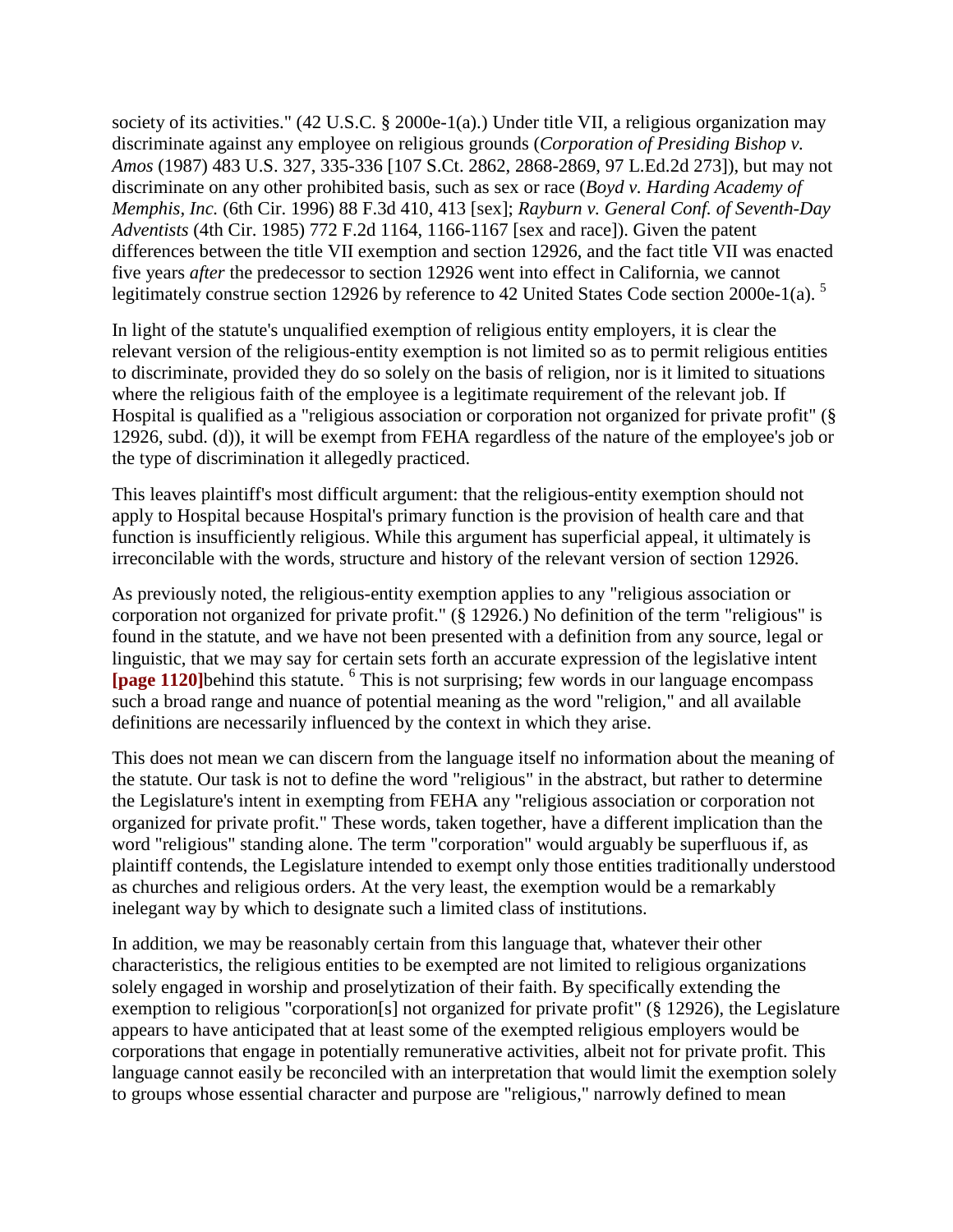engaged in activities relating only to active manifestation of devotion and obligation to a supreme being. Although a purely religious group of the kind plaintiff envisions might potentially engage employees for the limited remunerative purpose of collecting donations and otherwise managing the incidental monetary exchanges necessary to support the worship activities of the group, that such groups provided the motivation for the Legislature's inclusion of the "religious corporation" aspect of section 12926 is unlikely. Such a group would already qualify for exemption as a "religious **[page 1121]**association" (*ibid.*); hence, adding to the exemption the additional words "or corporation not organized for private profit" would have been unnecessary.

That the Legislature had a broader intention when it chose the subject language is suggested by the provision's legislative history. As noted above, section 12926's predecessor statute, Labor Code former section 1413, subdivision (d), was enacted in 1959 to provide as follows: " 'Employer' does not include a social club, fraternal, charitable, educational or religious association or corporation not organized for private profit." (Stats. 1959, ch. 121, § 1, p. 2000.) By amendment in 1977, the Legislature eliminated the first four categories of exempted employers, leaving intact only the religious-entity exemption. (Stats. 1977, ch. 1019, § 1, p. 3055.) As the language describing the exempt religious entities remained unchanged, we must presume the Legislature did not intend in 1977 to alter the meaning of the religious-entity exemption from its original 1959 incarnation. Thus, our current understanding of "religious association or corporation not organized for private profit" must take into account the presence of those other four exempted categories with which religious entities were associated in the 1959 statute.

The principle of *ejusdem generis* instructs that "when a statute contains a list or catalogue of items, a court should determine the meaning of each by reference to the others, giving preference to an interpretation that uniformly treats items similar in nature and scope. [Citations.]" (*Moore v. California State Bd. of Accountancy* (1992) 2 Cal.4th 999, 1011-1012 [9 Cal.Rptr.2d 358, 831 P.2d 798].) Applied here, that principle suggests a broad reading of the religious-entity exemption in accordance with those other four broad categories with which religious entities once were listed.

That the 1959 Legislature would have considered religiously affiliated hospitals and other religiously affiliated quasi-secular entities any less worthy of exemption from FEHA than it did the great mass of social, fraternal, charitable and educational entities it chose to exempt at that time seems unlikely. To the contrary, the smorgasbord of exclusions in the 1959 statute appears to evidence a legislative unwillingness to impose a new and, at that time, potentially controversial remedial statute upon any group dedicated to social welfare, as opposed to private profit. Imposing plaintiff's implied qualification to the religious-entity exemption, moreover, would evoke similar questions for the other originally excluded categories. But no reason appears to believe the Legislature intended social clubs or fraternal organizations to lose their exemptions if their activities were not deemed exclusively "social" or "fraternal" under some dictionary definition. Nor does it **[page 1122]**seem likely the Legislature would have intended a qualification test for religious entities alone, without drawing some distinction between religious entities and other exempted employers in the language of the statute.

Hospital was founded by members of the Methodist faith, is controlled by directors selected by a subgroup of the United Methodist Church, and operates under guidelines set by church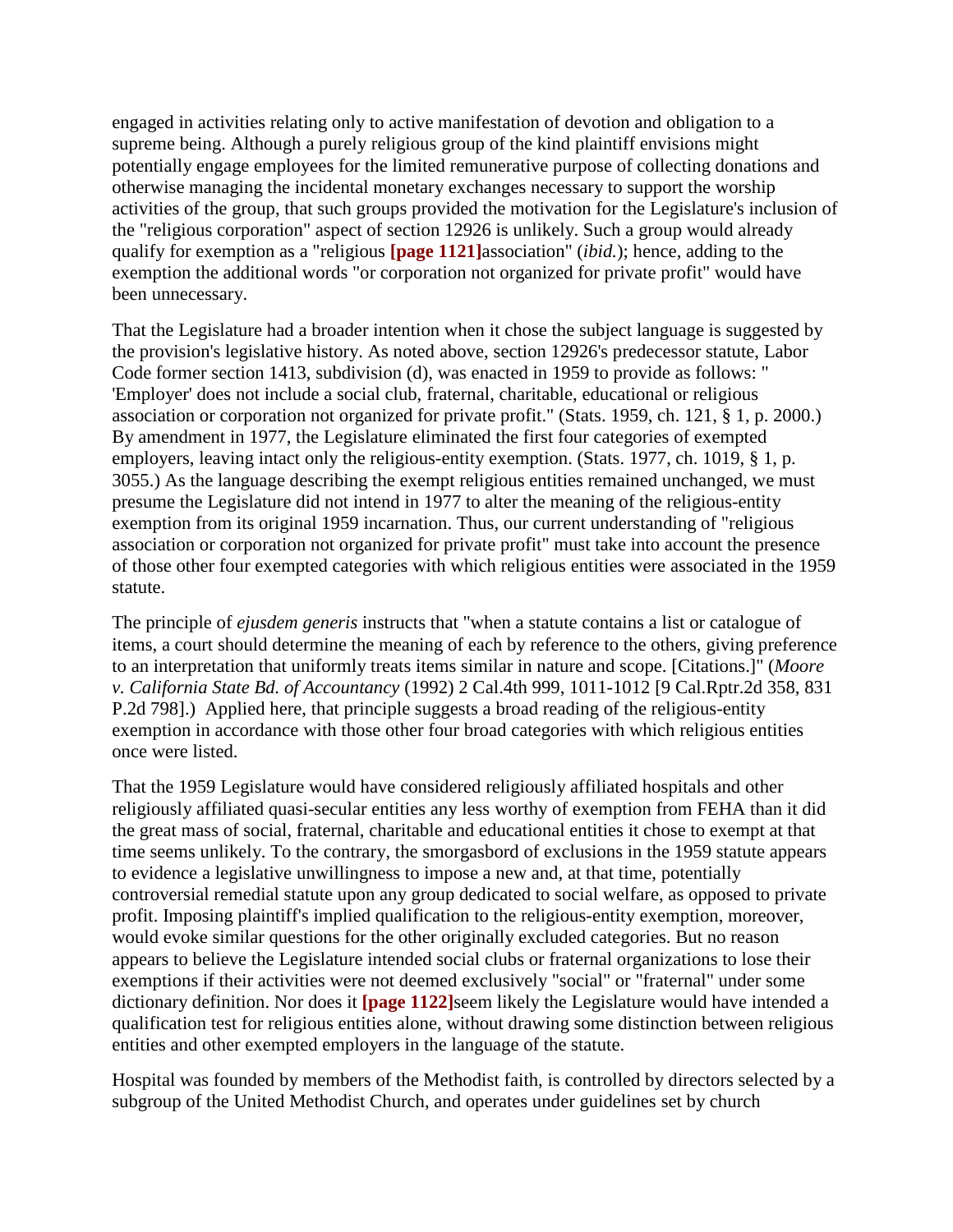associations. Health care is a social service that historically has been associated with religious groups, and plaintiff does not dispute that Hospital's founders were motivated by a sincerely held belief that healing the sick serves to advance the religious principles of the Methodist faith. None of the various facts set forth by plaintiff in opposition to the motion for summary judgment negate this demonstration of religious character.

For example, plaintiff argued that Hospital's nonreligious nature may be discerned from its articles of incorporation, which evidence that Hospital is controlled by the Methodist Church but do not formally define its purpose as religious in nature. We discern little point in parsing out and weighing every clause of Hospital's articles and bylaws. Suffice to say that other passages of those documents contain language arguably religious in character and, even if they did not, the omission of sufficient specific religious language in the articles does not negate the religious motivation underlying the creation and operation of the Hospital. "However wise or unwise it might be to require religious entities to identify themselves as such through their method of incorporation, in fact no such requirement exist[ed]" in the version of the statute relevant to this case. (*McKeon*, *supra*, 19 Cal.4th at p. 329.) At that time, "[n]o provision of California law ... preclude[d] a religious entity from describing its purposes as 'public or charitable' " rather than religious. (*Ibid.*) Similar reasoning applies to efforts to focus on a formal statement of purpose in the articles of incorporation; there is no statutory justification for exalting form over substance here.

Plaintiff relied on the facts that nearly half the members of the board may be non-Methodist and only one member of the board need be a Methodist minister. These facts merely evoke their corollaries: that at least half the members of the board *must* be Methodists, and the board must always have at least one Methodist minister. Plaintiff further noted that Hospital does not require its patients or employees to profess the Methodist faith. However, if those who created and control Hospital themselves view healing the sick without regard to the patient's religious beliefs to be part of their religious purpose, then the religious beliefs of the patient are of little relevance in assessing the religious nature of the entity providing their care. Likewise, if **[page 1123]**Hospital's goal of healing the sick is to be conducted with maximum effectiveness, Hospital may find it necessary to hire whatever employees are most qualified or readily available to do the job, regardless of their religious affiliation. The employees' religious affiliations or lack thereof do not negate the religious nature of the entity that employs them.

Plaintiff also relied upon an "admission" by Hospital's administrative director of human resources, who acknowledged that Hospital's business is "[c]aring for the health care needs of the community." The fact that Hospital's business may be so characterized by one employee in one context does not negate Hospital's religious nature. Indeed, one could equally well argue that the United Methodist Church has the capacity to fulfill a religious mission that includes healing the sick solely because the founders of the Hospital were motivated by their religious faith to create a vehicle with the capacity to care for the health care needs of the community. Amici curiae the California Catholic Conference, the Pacific Union Conference of Seventh-day Adventists, the Church State Council, the Council on Religious Freedom, Loma Linda University, Loma Linda University Medical Center and Adventist Health likewise assert that religious faith originally provided and continues to provide the underlying motivation for the establishment and maintenance of their numerous hospitals, schools and charitable organizations.<sup>7</sup>

That the 1959 Legislature was aware of the propensity of religious groups to advance their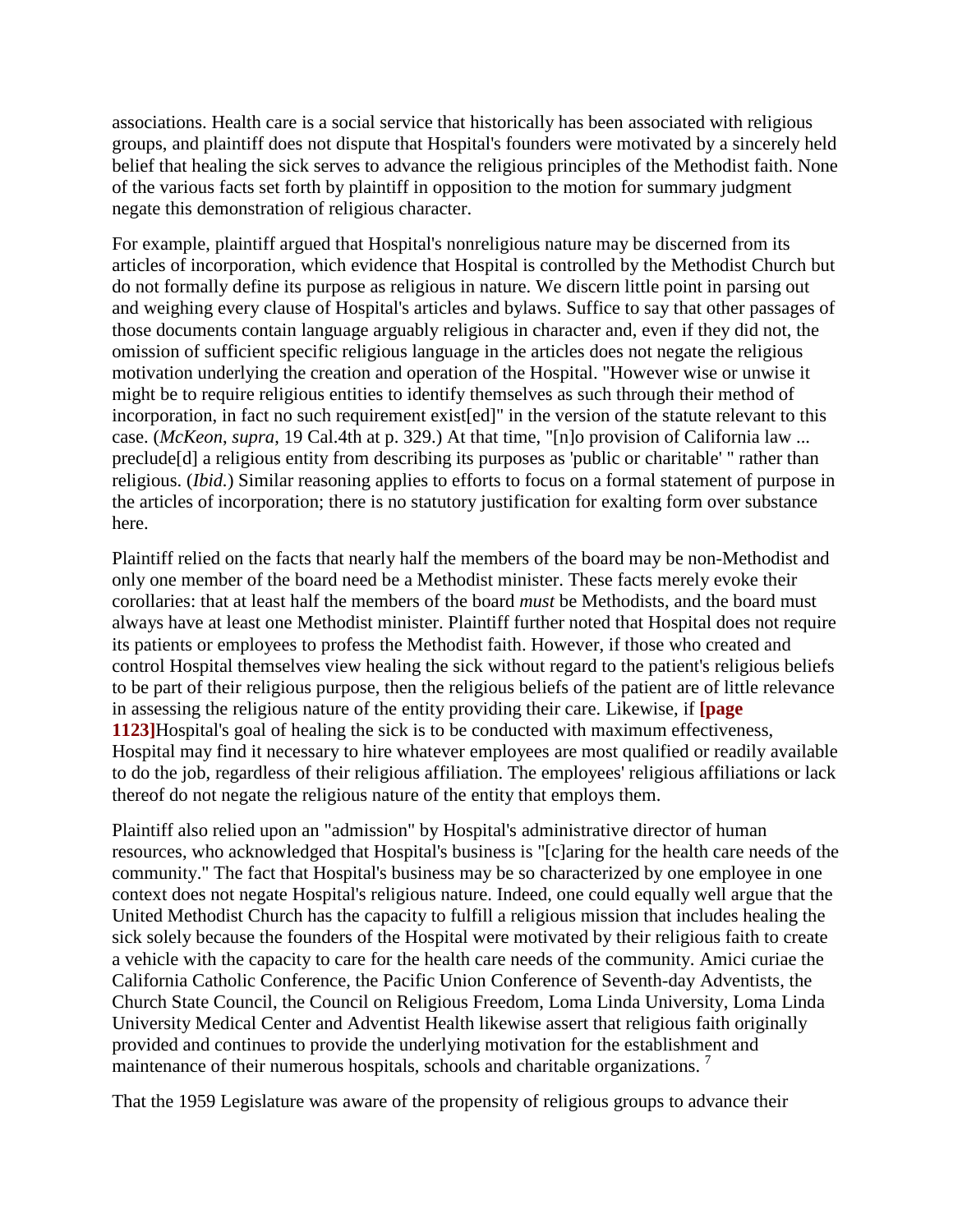spiritual goals through the formation of separate institutions that some might characterize as secular seems a reasonable assumption; therefore, to interpret the statutory language "religious association or corporation not organized for private profit" as having been crafted precisely in recognition of this propensity appears appropriate. (Stats. 1959, ch. 121, § 1, p. 2000.) Had the Legislature intended to draw a distinction between religious groups and the affiliated institutions they create in order to advance their goals, it could easily have used language that affirmatively drew such distinctions. The Legislature did not do so in 1959, nor in 1977 when it amended the exemption, nor in 1980 when it recodified the religious-entity exemption in section 12926 as part of FEHA. **[page 1124]**

Likewise, had the 1959 Legislature intended, in granting the religious-entity exemption, to differentiate among some institutions created by and affiliated with religious groups according to the type of service the institution provided, it more than likely would have articulated within the relevant version of the exemption some basis for religious groups to predict in advance whether a contemplated institution would or would not be exempt. Finally, had the Legislature intended the courts to undertake the difficult task of determining whether to permit particular religiously affiliated entities to claim the exemption, it more than likely would have provided some language within the statute itself to give the courts a reasoned basis to draw the necessary distinctions. The relevant version of section 12926 is devoid of any such indications.

The mere fact that nonreligious organizations may also provide health care does not lead us to the conclusion the Legislature intended to exclude religiously affiliated hospitals from the religious-entity exemption. Indeed, if a religiously affiliated hospital is not sufficiently religious to claim the exemption, then what of a soup kitchen located in a church basement? It may be argued that the technical purpose of a soup kitchen is to provide food to the hungry rather than to make an immediate manifestation of devotion to a divine entity. Sustenance certainly may be obtained in the secular world outside the auspices of the church. Nevertheless, while providing food is an arguably secular function, the church's underlying motivation for feeding the destitute remains a matter of religious motivation and faith. Plaintiff's briefing provides us with no principled basis to draw a distinction between a soup kitchen and the Hospital under her interpretation of the relevant version of the religious-entity exemption.

Every religiously affiliated entity generally is both secular and religious to some extent, from small entities like soup kitchens and parochial schools to large organizations like religiously affiliated universities and the Christian Science Monitor. We are not prepared to hold that all of these are prohibited from qualifying as religious solely because their functions may be duplicated in some manner by secular institutions. Yet we have no reasoned basis to draw a distinction among these institutions, or between any of these institutions and the Hospital. The Legislature gave no indication that it intended the courts to attempt to parse out various levels of religious sufficiency among the myriad types of religiously affiliated entities in order to determine when to apply the exemption, and provided us with no guidance on how to undertake such a difficult task. Absent any such indications or guidance, it is not appropriate for this court to create a religious sufficiency test out of whole cloth. We therefore read the relevant version of the **[page 1125]**religious-entity exemption as encompassing any entity with colorable religious motivation and substantial bona fide religious affiliations, including Hospital.

Amicus curiae directs us to a decision from the State of Washington, *Hazen v. Catholic Credit Union* (1984) 37 Wash.App. 502 [681 P.2d 856] (*Hazen*). In *Hazen*, the Washington Court of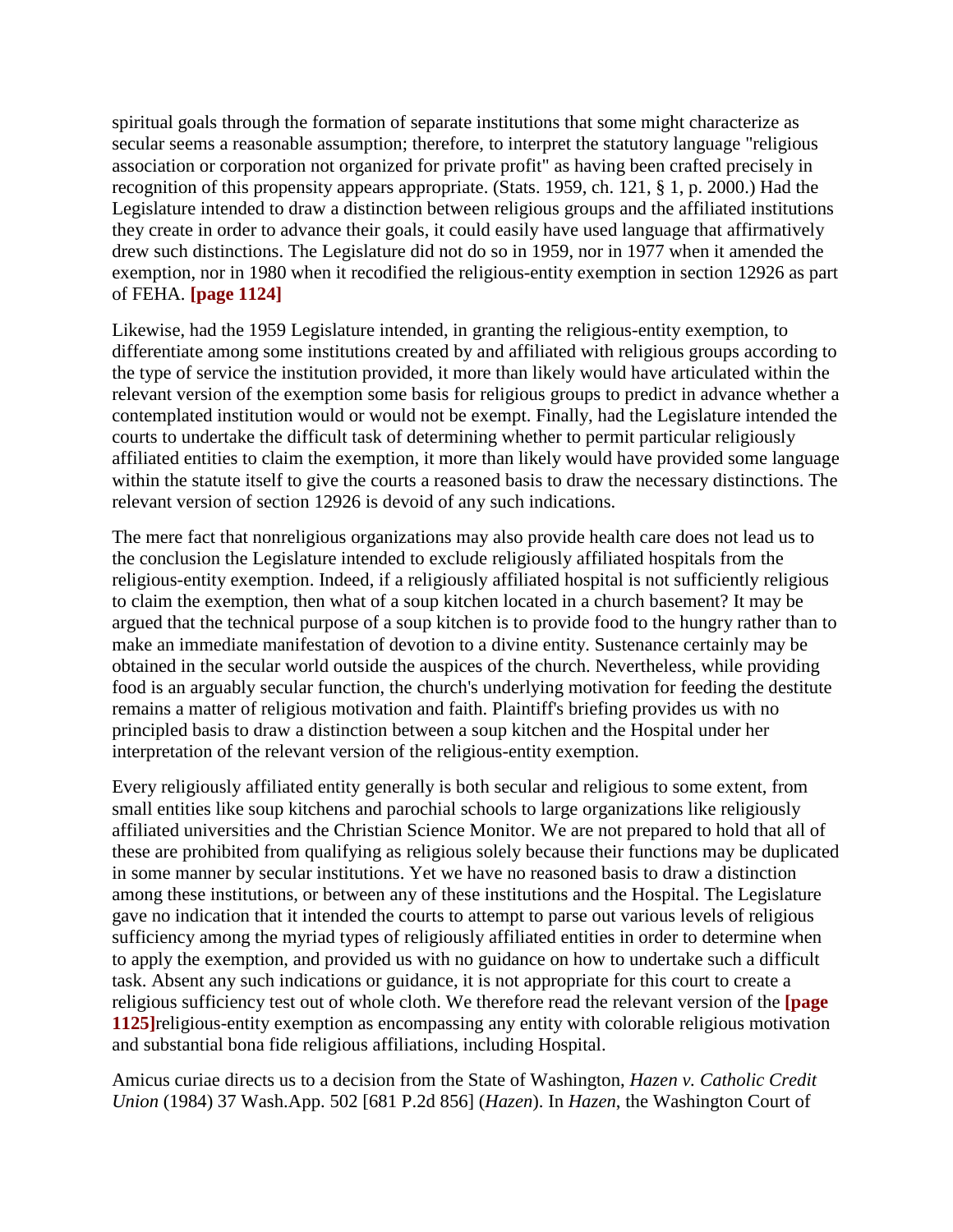Appeals held that a credit union organized to benefit Roman Catholics and employees of Roman Catholic institutions did not qualify as a " 'religious or sectarian organization not organized for private profit' " so as to qualify for an exemption from the state employment antidiscrimination statute. (*Id.* at p. 857.) Using a dictionary definition of the words "religious" and "sect," the court concluded the credit union was not a religious organization that qualified for the exemption because "[w]e do not believe promoting thrift and providing a source of credit are manifestations of devotion to a superior being in a religious sense." (*Id.* at p. 858.)

*Hazen* is readily distinguishable from the present case. The statutory language of the Washington exemption encompassing any "religious or sectarian organization" is arguably more susceptible to an interpretation limited to traditional religious groups than is the disjunctive "religious association or corporation" language utilized in FEHA. Moreover, the credit union seeking to claim the exemption in *Hazen* was very different than Hospital. The credit union was founded by lay people and had "no organizational, structural, or financial ties to the Roman Catholic Church or any diocese. The Diocese of Yakima receives no reports from the Credit Union and has no input regarding its operational, business, financial or management decisions.... [¶] The Credit Union's board of directors are chosen for their financial, business, or other management skills and not for their religious qualifications. No member of the Catholic clergy has ever served as a director of the Credit Union." (*Hazen*, *supra*, 681 P.2d at p. 857.)

Significantly, amicus curiae's brief omits discussion of subsequent authority from the State of Washington that makes clear Hospital would be considered an exempt entity under Washington law as well. *Farnam v. CRISTA Ministries* (1991) 116 Wash.2d 659 [807 P.2d 830] concerned an employment discrimination claim by a nurse in a religiously affiliated nursing home. The defendant was not a religious group per se, but rather a "nonprofit interdenominational Christian organization, which is a single corporate entity encompassing seven divisions, including schools, counseling services, radio stations and health care facilities." (*Id.* at p. 831.) The Washington Supreme Court concluded the defendant was a " 'religious or **[page 1126]**sectarian organization not organized for private profit' " under Washington law and thus exempt from an employment discrimination claim. (*Id.* at p. 837.) The plaintiff in *Farnam* had argued that she was employed by a subentity, the nursing home, that did not qualify for the exemption because nursing care is not a "religious purpose." In rejecting this argument, the court specifically criticized the *Hazen* decision for "unnecessarily" grafting a specific religious purpose test drawn from an unrelated tax statute onto the language of the antidiscrimination statute. (*Id.* at p. 838.)

*Farnam* was followed by yet another Washington State decision, this one specifically recognizing that a religiously affiliated hospital *is* a religious nonprofit organization exempt from the Washington antidiscrimination law. (*City of Tacoma v. Franciscan Foundation* (1999) 94 Wash.App. 663 [972 P.2d 566].) Thus, to the limited extent that Washington State law gives us assistance in interpreting the language of California's religious-entity exemption, that authority unequivocally holds that a religiously affiliated health care provider such as Hospital is qualified for, not disqualified from, Washington's arguably analogous religious-entity exemption.

Hospital qualifies as a "religious association or corporation not organized for private profit" as that category was likely understood by the 1959 Legislature that first crafted the applicable version of the religious-entity exemption (now § 12926, subd. (d)). For purposes of this action, Hospital is exempt from a claim for wrongful termination in violation of public policy based upon the public policy expressed in FEHA. Summary judgment was properly entered.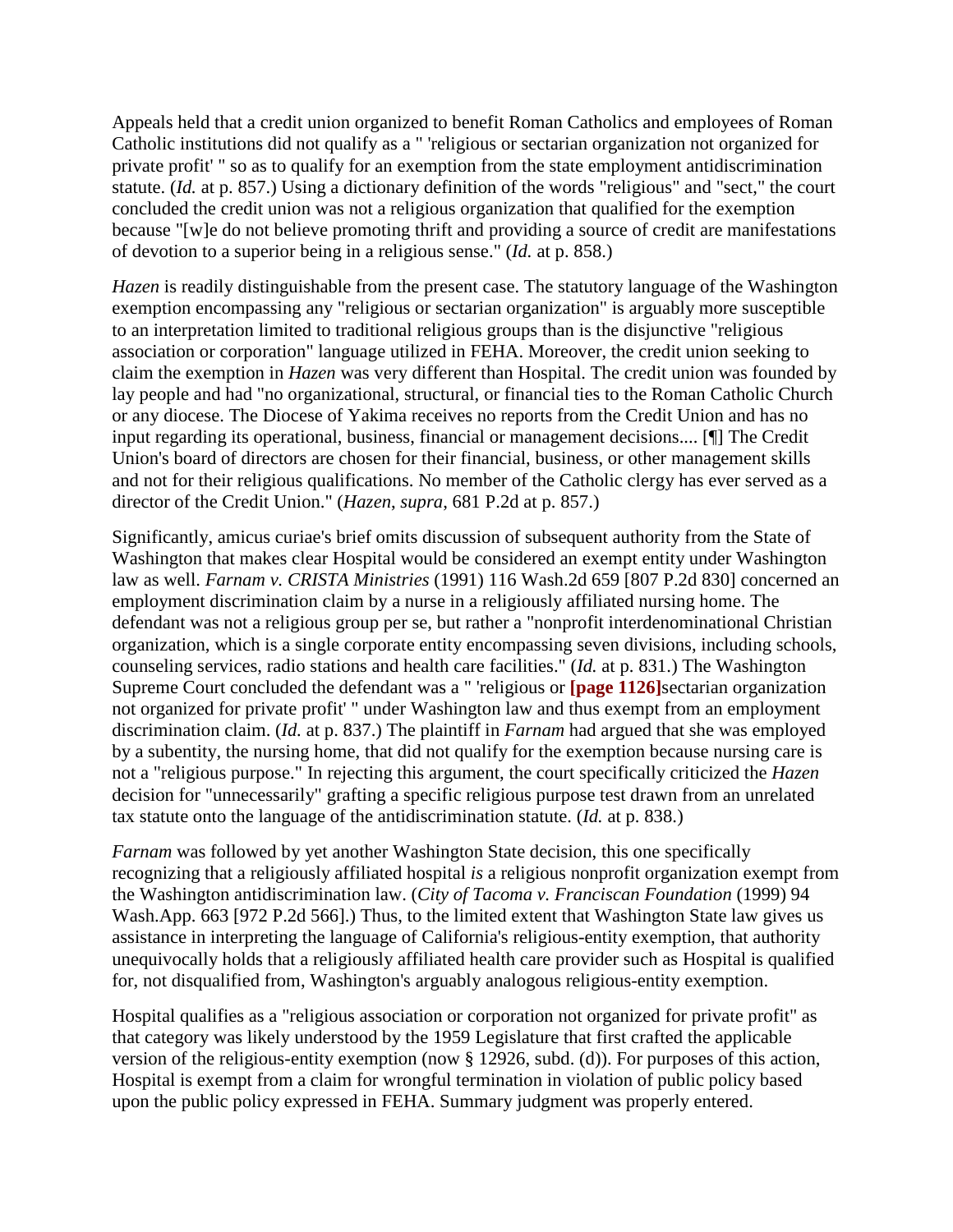## III. Disposition

The judgment is affirmed.

George, C. J., Mosk, J., Kennard, J., Baxter, J., Chin, J., and Brown, J., concurred.

Appellant's petition for a rehearing was denied June 28, 2000.**[page 1127]**

FOOTNOTE 1. All further statutory references are to the Government Code unless otherwise specified.

FOOTNOTE 2. On October 9, 1999, the Governor signed into law Assembly Bill No. 1541 (1999-2000 Reg. Sess.), which revised the religious-entity exemption by adding sections 12922 and 12926.2 to the Government Code. (Stats. 1999, ch. 913, §§ 1, 2.) Section 12922 provides that an "employer that is a religious corporation may restrict eligibility for employment in any position involving the performance of religious duties to adherents of the religion for which the corporation is organized." Section 12926.2 provides statutory definitions for the terms "religious corporation," "religious duties" and "employer." That section further provides that employers covered by FEHA include "a religious corporation or association with respect to persons employed by the religious association or corporation to perform duties, other than religious duties, at a health care facility operated by the religious association or corporation for the provision of health care that is not restricted to adherents of the religion that established the association or corporation." (§ 12926.2, subd. (c).)

These modifications to the religious-entity exemption went into effect on January 1, 2000. While it is not this court's ordinary practice to issue opinions construing superseded statutory language, the parties have identified several unrelated actions the resolution of which also revolves around the proper construction of the former version of the exemption. In addition, numerous lawsuits may be pending of which the parties are unaware, and additional civil actions may arise out of administrative complaints previously filed with the Department of Fair Employment and Housing. Consequently, we feel it appropriate to retain and resolve the fully briefed matter before us. In so doing, we express no view regarding the scope of the religious-entity exemption as modified by Assembly Bill No. 1541.

FOOTNOTE 3. The petition for review and briefing raise several additional arguments concerning the constitutionality of the religious-entity exemption. Because these arguments were not properly preserved in the lower courts, we do not address them in this opinion.

FOOTNOTE 4. Deference to the *Hoag* construction is particularly inappropriate in this case. As we noted in *Robinson*, an administrative construction is useful in determining legislative intent when the construction is "reasonably contemporaneous with the law's adoption." (*Robinson*, *supra*, 2 Cal.4th at p. 234.) The *Hoag* decision was not contemporaneous with the Legislature's adoption of the religious-entity exemption. Indeed, as noted above, a more contemporaneous FEHC interpretation of the exemption is found in the 1980 FEHC regulation providing that any organization holding tax-exempt status as a nonprofit religious organization is presumed not to be an employer under FEHA. (Cal. Code Regs., tit. 2, § 7286.5, subd. (a)(5).)

FOOTNOTE 5. Even were we to do so, that the result would favor plaintiff's position is far from